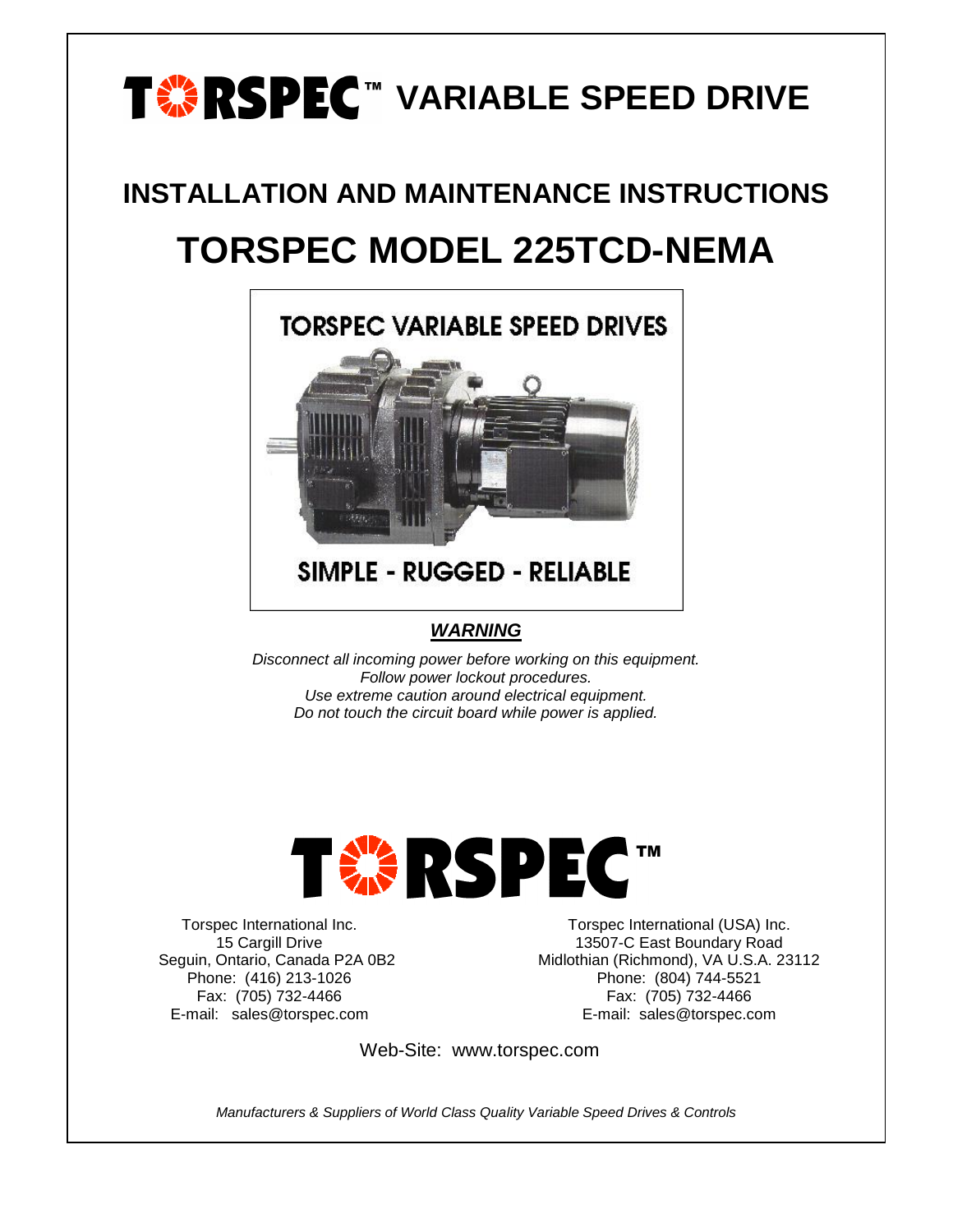## **TORSPEC MODEL 225TCD-NEMA DISMANTLING INSTRUCTIONS**

*CAUTION* - BE SURE TO DISCONNECT POWER AND FOLLOW LOCK--OUT PROCEDURES AS SPECIFIED BY LAW *BEFORE* OPENING ANY TERMINAL BOXES OR TOUCHING ANY WIRING.

- D1: Open terminal box and disconnect drive wires*. EXTREME CAUTION* should be exercised with the small wires going to the tach generator, as they can be easily broken. *Hint: (Look for broken wires, or poor connections.)*
- D2: Remove four bolts holding output assembly to main casing. Remove output assembly while feeding wires through the hole, once the wires are free, the output assembly can be completely removed. *Hint: (Look for physical damage, remove any build up of foreign material on polewheel which*

*could cause binding. Binding will cause the drive to run at full speed when the motor is started even if the clutch is turned off.)*

- D3: The polewheel is removed by removing the bolt in the center that is attaching it to the output shaft and inserting a larger 24mm bolt to push it off.
- D4: The coil is held in place by a circlip at the back and silicone sealant at the front. After removing the circlip it is necessary to use a thin blade to break the sealant between the coil form and the front of the output assembly. *Care must be used, the former is breakable. Hint: (Look for physical damage, signs of overheating, coil should be 20 to 40 ohms depending on size. Low resistance will cause the control fuses to blow, too high will result in poor performance.)*
- D5: To separate the coil and tach wires cut the waxed string and *carefully* slide the rubber tube off. If the tach is being replaced, a string or small wire tied to the old tach wires before removing can be used to assist in pulling in the new wires. *Hint: (Look for broken wires, tach should be 220 ohms, a bad tach will cause the drive to run at full speed when the controller is energized.)*
- *D6:* Remove the tach cover plate and tach stator. The tach armature is potted in place in to the shaft and cannot be removed. *Hint: (Look for broken magnetic strip, this will give the same symptoms as a bad tach.)*
- D7: Remove rear bearing clamp plate and draw the shaft out of the assembly from the polewheel side by pressing on the tach side of the shaft. Remove the front bearing inner race and bearing spacer. Remove the front bearing outer race.
- D8: The two rear ball bearings can now be pressed off.
- D9: Remove the motor adapter flange from the main casing. Remove the 6 cap head screws holding the torque tube assembly to the hub on the motor shaft. Two grub screws hold the hub on the shaft, be sure to remove these grub screws completely as one is counter sunk into the shaft. *Hint: (Look for pitting and/or lifting of the copper lining on the torque tube, this is what transmits the power and damage here will cause the drive to be short of power)*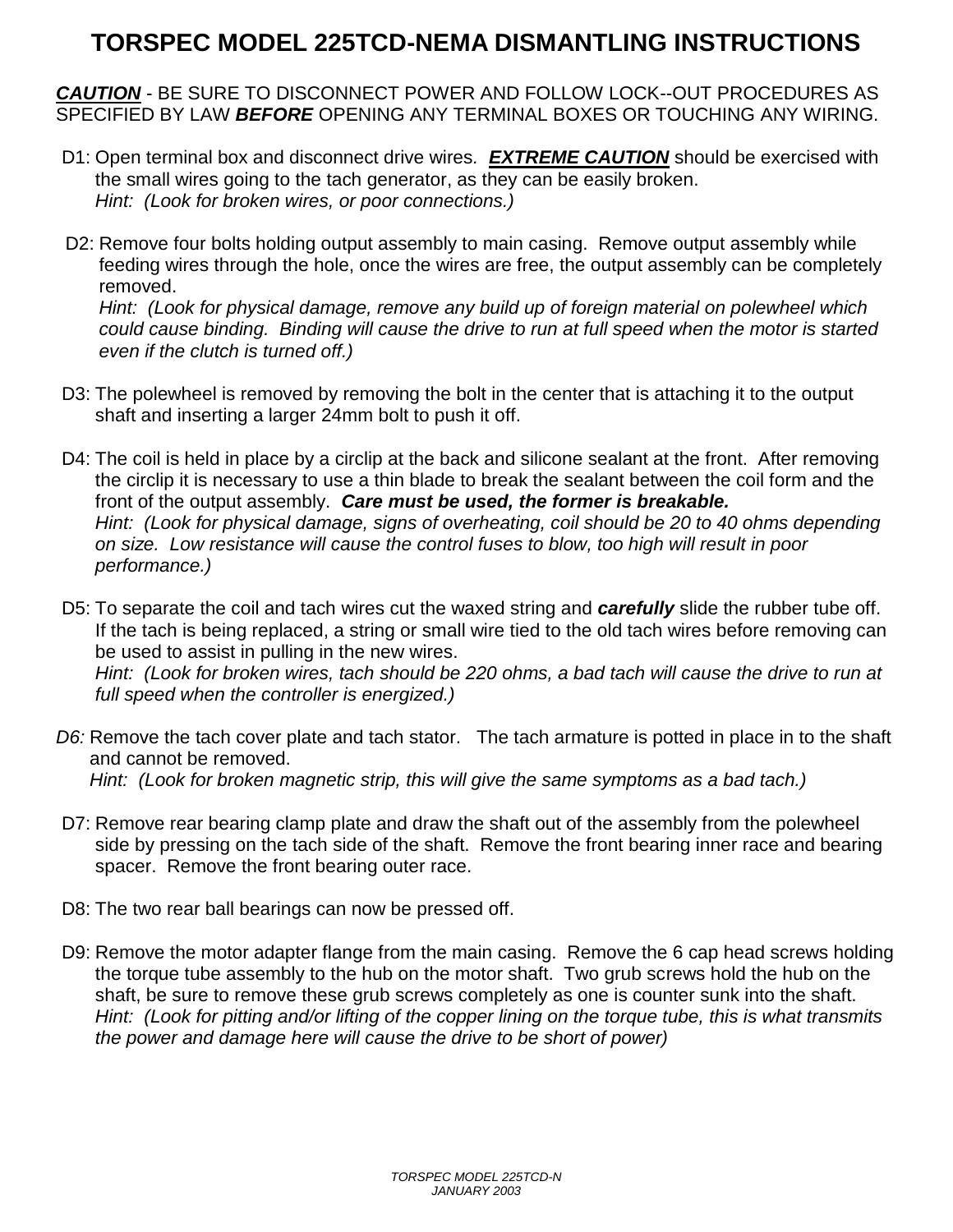## **TORSPEC MODEL 225TCD-NEMA ASSEMBLY INSTRUCTIONS USE A THREAD LOCKING COMPOUND ON ALL BOLTS**

- A1: If the motor is being replaced it will be necessary to dimple the shaft in the same location as the original motor. *This location is critical for proper alignment*. Use an anti-seize compound on the shaft. Mount the torque tube hub with one of the grub screws in the dimple
- A2: Mount the motor adapter flange onto the motor flange with the flat on the bottom. Mount the torque tube on the hub. Bolt the motor assembly onto the main casing.
- A3: Mount the pre-greased outer roller bearing into the output assembly. Place the front bearing spacer and press the inner race onto the shaft. Place the grease shield and press the pregreased matched pair, ball bearings onto the back of the shaft, be sure to press on the inner race only and ensure correct faces match. Insert the shaft assembly into the output assembly from the polewheel side by pressing on the outer rear bearing. Replace the rear bearing plate.
- A4: Feed the tach wires through the hole in the output assembly and slide the tach stator plate over the shaft and bolt to the output assembly. *Be sure not to pinch the tach wires*.
- A5: Apply silicone rubber to the front of the main coil and push the coil onto the output assembly. Install the coil circlip. Push the tach wires, then the coil wires into the rubber sleeving. Tie off with a piece of waxed string.
- A6: Bolt the polewheel onto the shaft ensuring the spring pins are in place and the polewheel completely seats.
- A7: Insert the output assembly into the casing while feeding the wires through the hole. Bolt into place on main casing.

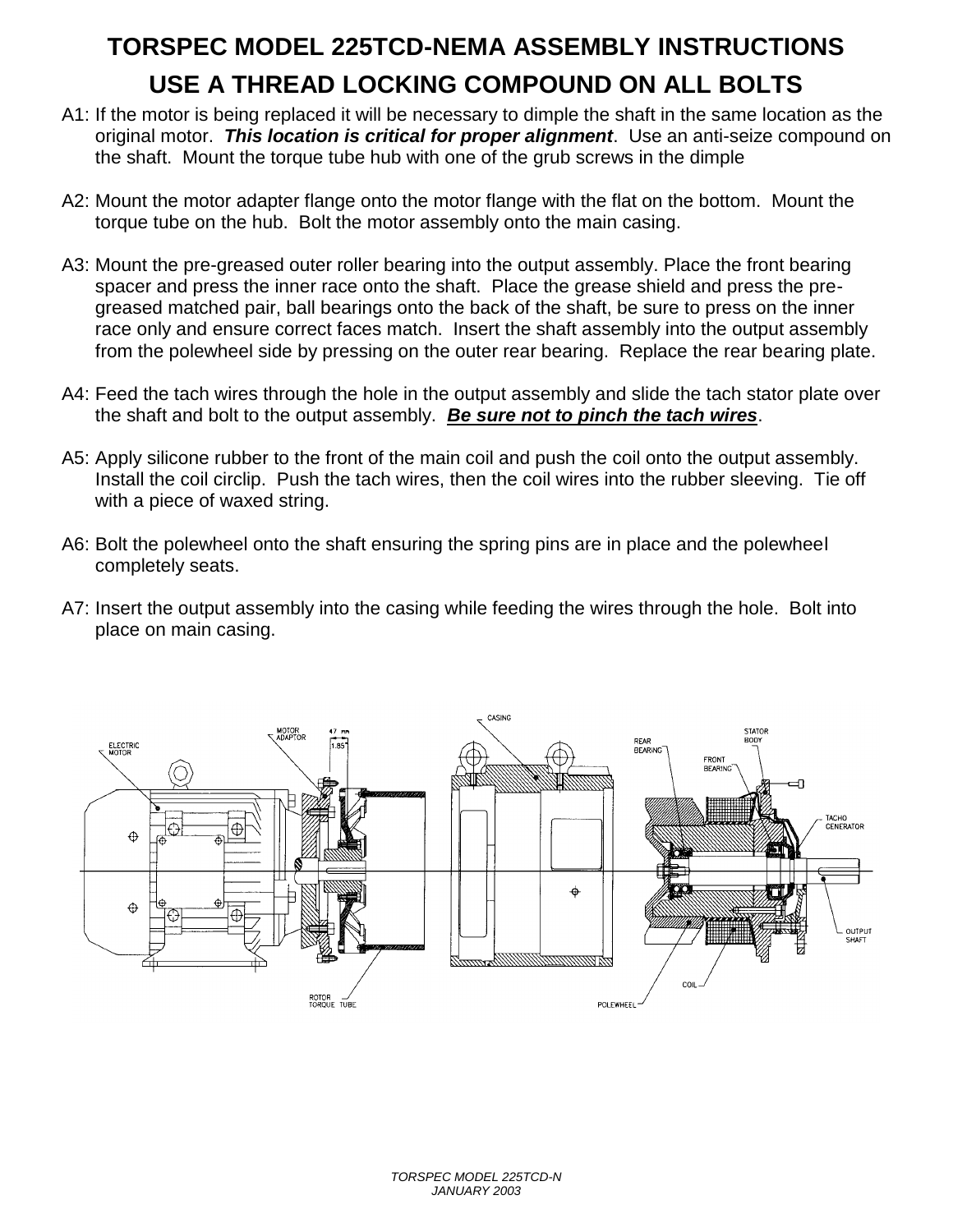## **TORSPEC 225TCD-N PARTS LIST**

| <b>PART</b>  | <b>DESCRIPTION</b>                                                                                                                            |
|--------------|-----------------------------------------------------------------------------------------------------------------------------------------------|
| NO.          |                                                                                                                                               |
| 6007N        | OUTPUT SHAFT NEMA 364T 2 3/8" CODE S2                                                                                                         |
| 6050N        | KEYSTOCK NEMA 364T 5/8 SQ.X5.125" CODE S2                                                                                                     |
| 6106N        | MOTOR ADAPTER 284/286TC FIXED BY 8-M12X50 SOCKET HD. CAP CODE D2                                                                              |
| 6107N        | ROTOR HUB 284/286TC 1 7/8" FIXED BY 1-M10X16 CUP POINT GRUB SCREW, M10X16 CONE POINT GRUB                                                     |
|              | SCREW CODE D2                                                                                                                                 |
| 6109N        | MOTOR ADAPTER 324/326TC FIXED BY 8-M12X50 SOCKET HD. CAP CODE D2                                                                              |
| 6110N        | MOTOR ADAPTER 364TC FIXED BY 8-M12X50 SOCKET HD. CAP CODE D2                                                                                  |
| 6113N        | ROTOR HUB 324/326TC 2 1/8" FIXED BY 1-M10X16 CUP POINT GRUB SCREW, 1-M10X16 CONE POINT GRUB                                                   |
| 6114N        | <b>SCREW CODE D2</b><br>ROTOR HUB 364TC 2 3/8" FIXED BY 1-M10X16 CUP POINT GRUB SCREW, 1-M10X16 CONE POINT GRUB SCREW                         |
|              | CODE D <sub>2</sub>                                                                                                                           |
| 6116N        | <b>OUTPUT FLANGE 364TC</b>                                                                                                                    |
| 6120N        | NEMA MOTOR SEE MOTOR NAMEPLATE FOR DETAILS FIXED BY 284/286TC - 4-1/2" X 1 1/2" SOCKET HD. CAPII                                              |
|              | 324/364TC=4-5/8" X 1 34" SOCKET HD. CAPII 364TC = 8-5/8"X2" SOCKET HD. CAP                                                                    |
| 6319N        | PLASTIC PLUGS 4- #21 CODE D2                                                                                                                  |
| 6324N        | INPUT ASSY. NEMA CODE K2                                                                                                                      |
| 6001         | <b>CASING</b>                                                                                                                                 |
| 6002         | STATOR FLANGE FIXED BY 4-M16X50 HEX HD.BOLT                                                                                                   |
| 6003         | STATOR BODY FIXED BY 6-M16X90 SOCKET HD. CAP                                                                                                  |
| 6004         | OUTPUT COVER FIXED BY 4-M8X20 SOCKET HD. CAP                                                                                                  |
| 6005         | TERMINAL BOX FIXED BY 4-M5X12 SOCKET HD. CAP                                                                                                  |
| 6006         | TERMINAL BOX LID FIXED BY 4-M5X12 PHILLIPS PAN HD.                                                                                            |
| 6009         | TACH MOUNTING PLATE FIXED BY 8-M5X16 SOCKET HD. CAP                                                                                           |
| 6014         | TERMINAL BOX LID GASKET                                                                                                                       |
| 6015         | <b>TERMINAL BOX GASKET</b>                                                                                                                    |
| 6016         | GRILLES SMALL INLET FIXED BY 4-M6X10 SLOTTED PAN HD.                                                                                          |
| 6017         | GRILLES LARGE OUTLET FIXED BY 8-M6X10 SLOTTED PAN HD.                                                                                         |
| 6018         | INNER FRONT BEARING SPACER                                                                                                                    |
| 6019         | OUTER FRONT BEARING COLLAR FIXED BY 3-M5X8 CUP POINT GRUB SCREWS                                                                              |
| 6020         | <b>INNER REAR BEARING SPACER</b>                                                                                                              |
| 6022         | <b>BEARING FRONT NU313B</b>                                                                                                                   |
| 6023         | BEARINGS REAR 7212BECGP-SKF SUITABLE FOR USE AS A PAIR                                                                                        |
| 6024         | BEARING CLAMP PLATE FIXED BY 8-M5X16 SOCKET HD. CAP                                                                                           |
| 6028         | OIL SEAL 85X62X10                                                                                                                             |
| 6030         | <b>COIL RETAINING RING</b>                                                                                                                    |
| 6034         | EYEBOLTS 2-M16                                                                                                                                |
| 6035         | PLASTIC PLUGS 2- #13 CODES T1, T2                                                                                                             |
| 6038         | OIL SEAL 90X62X10 CODE F?                                                                                                                     |
| 6065         | HP COIL FOR 4/30HP FIXED BY PART NO. 6030 CODES H10, H20, N1, N2                                                                              |
| 6066         | HP COIL FOR 4/50HP, 4/60HP FIXED BY PART NO. 6030 CODES H10, H20, N1, N2                                                                      |
| 6069<br>6073 | HP COIL FOR 4/40HP FIXED BY PART NO 6030 CODES H10, H20, N1, N2                                                                               |
| 6173         | TORQUE TUBE/ROTOR ASSY. FIXED BY 6-M12X50 SOCKET HD. CAP<br>TORQUE TUBE/ROTOR ASSY- 4 POLE., FIXED BY 6-M12X50 SOCKET HD. CAP (NICKEL PLATED) |
| 6079         | POLEWHEEL STD. FICED BY 1-M20X50 SOCKET HD. CAP, 1-M20 FLAT WASHER, 4-M10X30 SLOTTED SPRING                                                   |
|              | <b>PINS</b>                                                                                                                                   |
| 6087         | POLEWHEEL REDUCED FIXED BY 1-M20X50 SOCKET HD. CAP, 1-M20 FLAT WASHER, 4-M10X36 SLOTTED                                                       |
|              | SPRING PINS CODE R                                                                                                                            |
| 6097K        | POLEWHEEL RED. C/W AXIAL BLADES FIXED AS P/N 6087                                                                                             |
| 6084         | TORQUE TUBE/ROTOR ASSY- FAN DRIVE TUBE, FIXED BY 6-M12X50 SOCKET HD. CAP                                                                      |
| 6184         | TORQUE TUBE/ROTOR ASSY- FAN DRIVE TUBE, FIXED BY 6-M12X50 SOCKET HD. CAP (NICKEL PLATED                                                       |
| 6300         | FLANGE SPACER CODES F?                                                                                                                        |
| 6302         | TOTALLY ENCLOSED COVERS LEFT HAND FIXED BY 7-M6X16 SOCKET HD. CAP CODES T1, T2                                                                |
| 6303         | TOTALLY ENCLOSED COVERS RIGHT HAND FIXED BY 7-M6X16 SOCKET HD. CAP CODES T1, T2                                                               |
| 6501         | HOSEPROOF COVERS SMALL INLET FIXED BY 4-M6X16 SOCKET HD. CAP CODES N1, N2                                                                     |
| 6502         | HOSEPROOF COVERS LARGE OUTLET FIXED BY 4-M6X16 SOCKET HD. CAP CODES N1, N2                                                                    |
| 9008         | TACH GENERATOR ASSY. FIXED BY 4-M4X16 SOCKET HD. CAP, 4-M4 FLAT WASHER                                                                        |
| 9035         | PLASTIC PLUG 2- #12 CODE F                                                                                                                    |
| 9039         | NAMEPLATE FIXED BY 4-M6X3.5MM TAPPING SCREWS                                                                                                  |
| 9305         | TERMINAL BLOCK 4 WAY FIXED BY 1-M4X12 SOCKET HD. CAP                                                                                          |
| 9306         | TERMINAL BLOCK 6 WAY FIXED BY 1-M4X12 SOCKET HD. CAP CODES B? Y?                                                                              |
| 9501         | ARMATURE STRIP EPOXIED TO SHAFT                                                                                                               |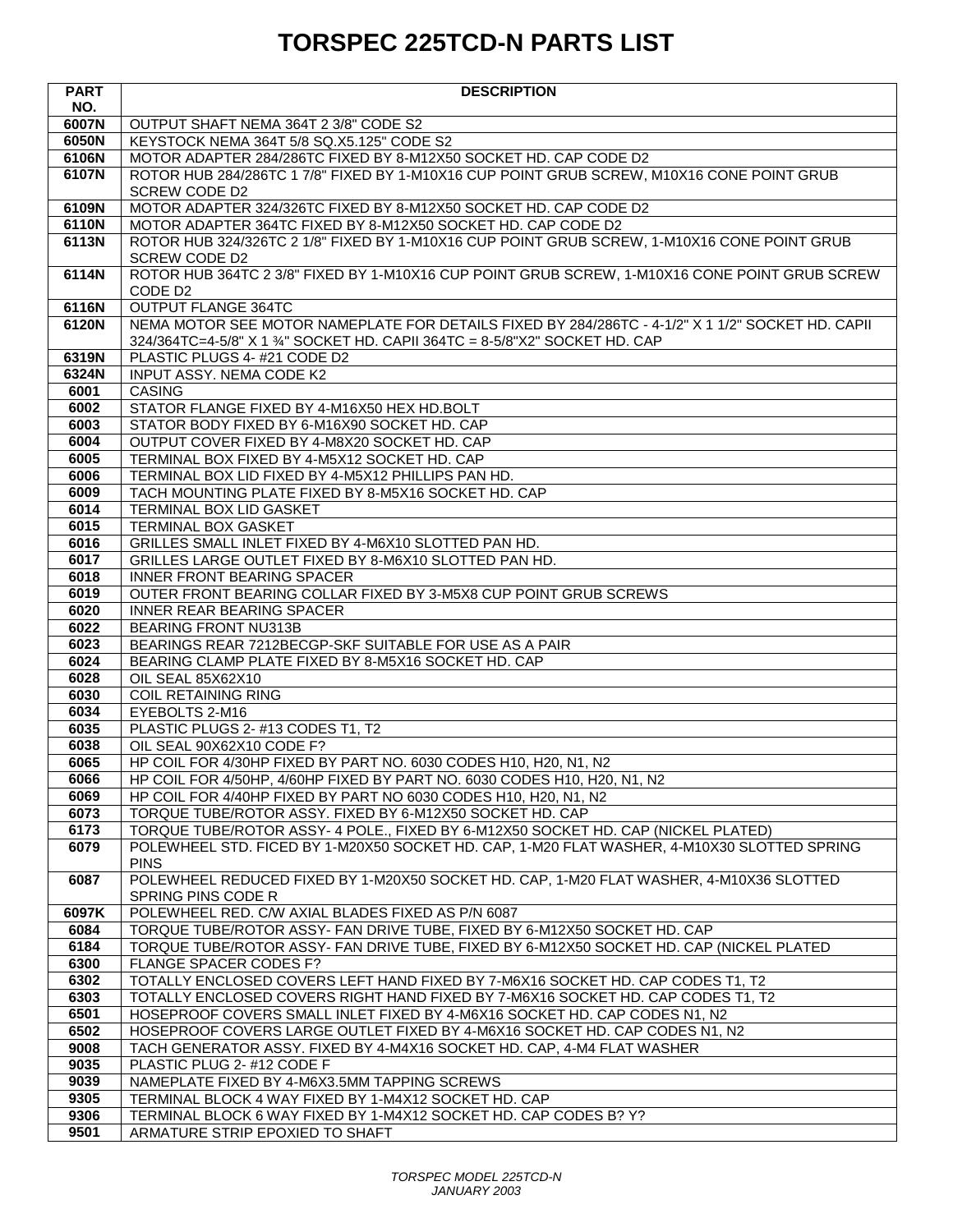### **TORSPEC MODEL 225TCD-N PARTS DIAGRAM**



*TORSPEC MODEL 225TCD-N JANUARY 2003*